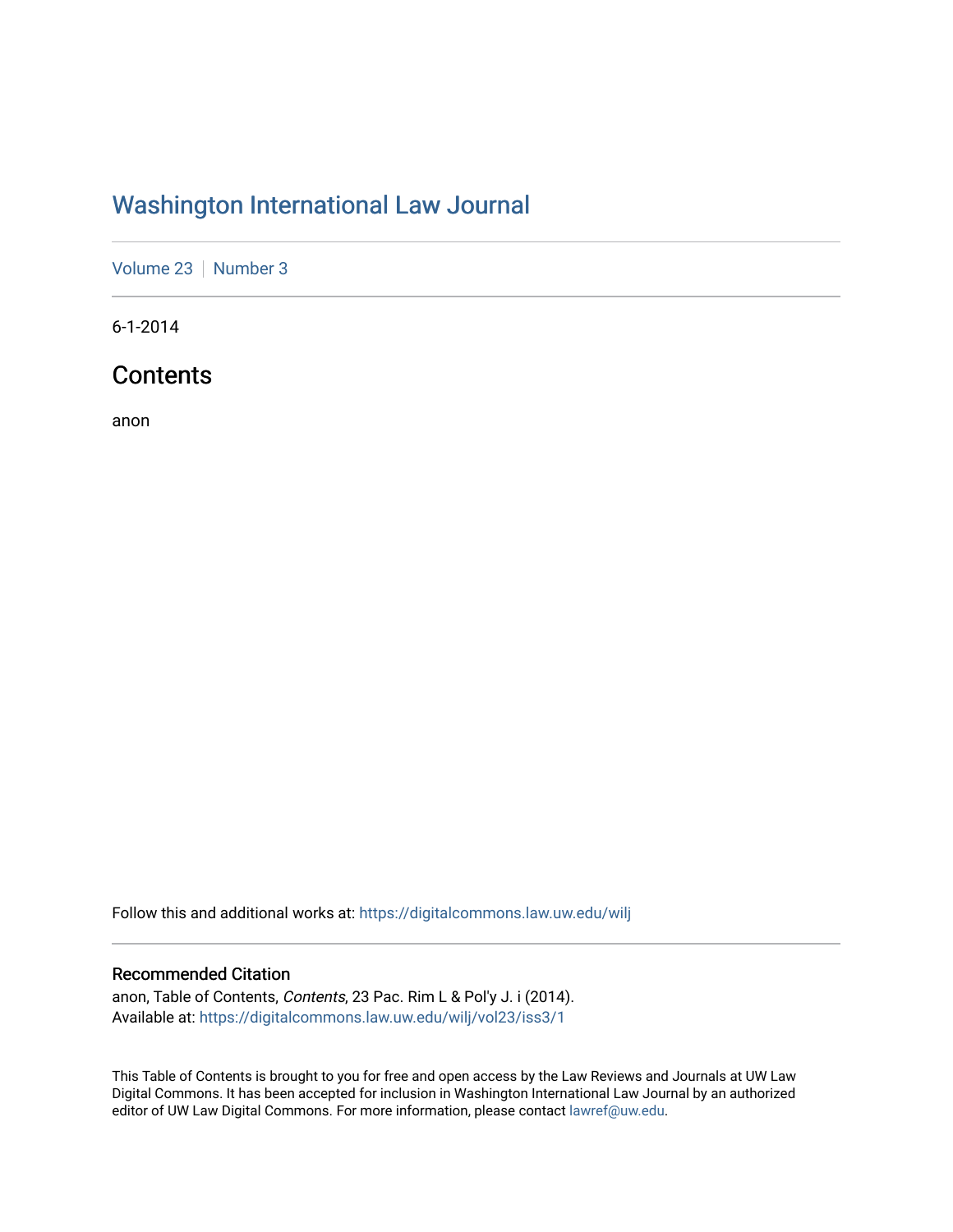# *Pacific Rim Law & Policy Journal*

# VOLUME 23, NUMBER 3

# **CONTENTS**

| <b>INTRODUCTIONS</b>                                                                                                                 |                               |     |  |
|--------------------------------------------------------------------------------------------------------------------------------------|-------------------------------|-----|--|
| Note from the Editor-in-Chief                                                                                                        | Elisabeth S. Smith            | vii |  |
| Introduction: A Remarkable Occurrence: Progress<br>for Civil Society in an "Open" Myanmar                                            | Andrew J. Morgan              | 495 |  |
| ARTICLES                                                                                                                             |                               |     |  |
| Myanmar's Democracy Struggle: The Impact of<br>Communal Violence Upon Rohingya Women and<br>Youth                                    | Engy Abdelkader               | 511 |  |
| Rediscovering "Law" in Myanmar: A Review of<br>Scholarship on the Legal System of Myanmar                                            | Melissa Crouch                | 543 |  |
| Global Analytical Lessons for Evaluating a<br>Myanmar Sovereign Wealth Fund                                                          | Oliver T. Gilbert             | 579 |  |
| Finding Justice Scalia in Burma: Constitutional<br>Interpretation and the Impeachment of Myanmar's<br><b>Constitutional Tribunal</b> | Dominic J. Nardi, Jr.         | 633 |  |
| The Slow-Burning Genocide of Myanmar's<br>Rohingya                                                                                   | Maung Zarni &<br>Alice Cowley | 683 |  |
| <b>COMMENTS</b>                                                                                                                      |                               |     |  |
| Repeating the Failures of Carbon Trading                                                                                             | Brittany A. Harris            | 755 |  |
| The New Class Actions in Japan                                                                                                       | Michael J. Madderra           | 795 |  |
| Foreigners in Burma: A Framework for Responsible<br>Investment                                                                       | Rachel E. Ryon                | 831 |  |
| Killing a Chicken to Scare the Monkey: The<br>Unequal Administration of Death in China                                               | Jessica J. Shen               | 869 |  |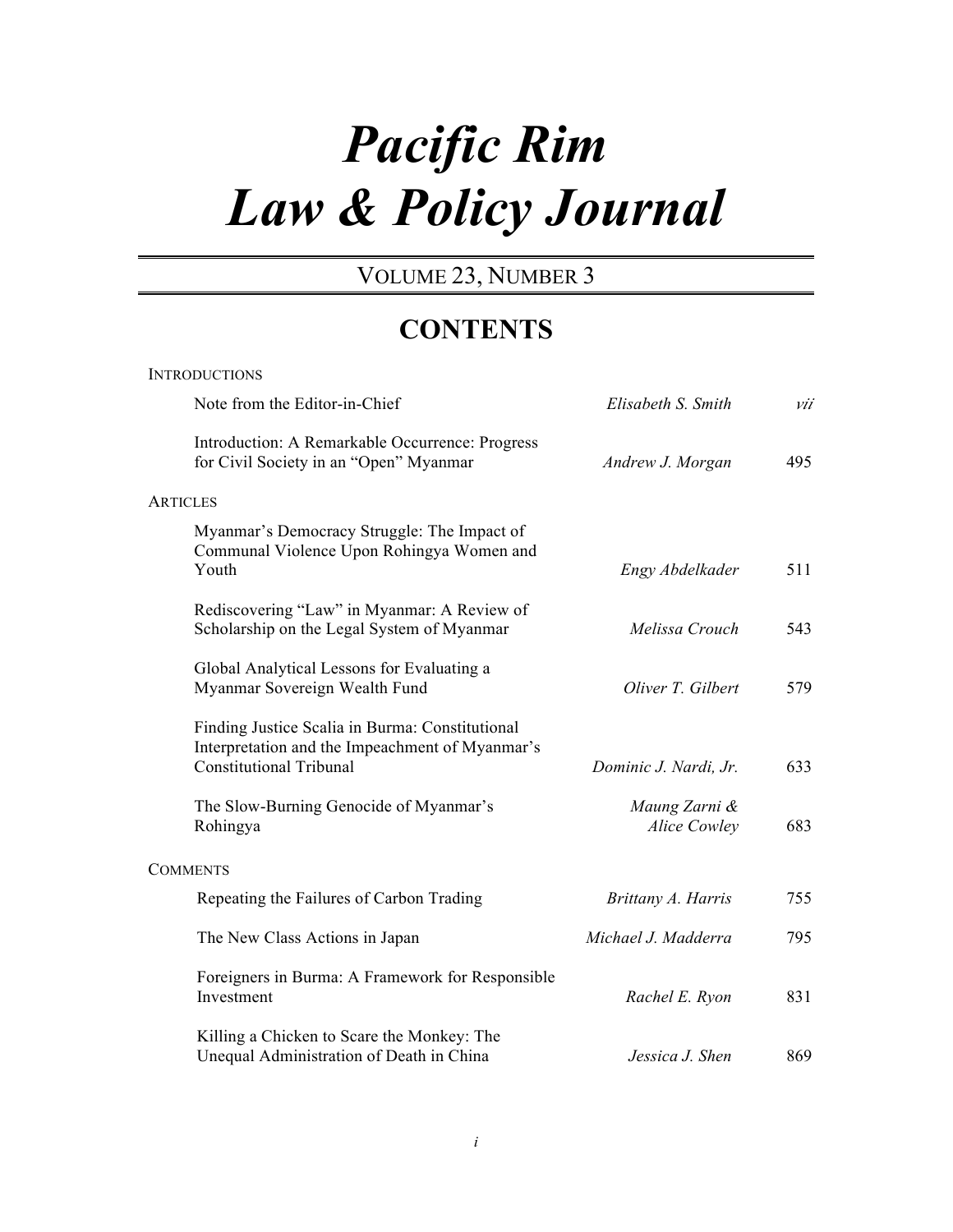#### **ABOUT THE** *PACIFIC RIM LAW & POLICY JOURNAL*

THE PACIFIC RIM LAW & POLICY JOURNAL (ISSN 1066-8632) is published three times a year by students of the University of Washington School of Law. Phone (206) 543-6649, Facsimile (206) 685-4457. Address all correspondence to *Pacific Rim Law & Policy Journal*, University of Washington School of Law, William H. Gates Hall, Box 353020, Seattle, WA 98195-3020.

Member, National Conference of Law Reviews.

**SUBSCRIPTIONS**: Subscriptions in the United States and Canada, covering three issues per volume, are U.S. \$42.50 per year and U.S. \$56.54 elsewhere. Single issues and back volumes are available from William S. Hein Co., Inc., 1285 Main Street, Buffalo, NY 14209. Phone (800) 828-7571, Facsimile (716) 883-8100. Domestic claims for non-receipt of issues should be made within 90 days of the month of publication, overseas claims within 180 days. Thereafter back issue rates will apply. Overseas delivery is not guaranteed.

**CITATION**: Cite as PAC. RIM L. & POL'Y J.

**MANUSCRIPTS**:The *Pacific Rim Law & Policy Journal* welcomes the submission of articles that focus on domestic law or policy in a Pacific Rim nation or an issue of international or comparative law that relates to one or more Pacific Rim nations. Of particular interest to the *Journal* are articles that make use of foreign-language sources otherwise unavailable to English-language readers. The *Journal* also welcomes the submission of English translations of Asian-language legal materials and scholarship. If any part of a manuscript has been published previously, or is to be published elsewhere, the author must include this information at the time of submission. Citations should conform to A UNIFORM SYSTEM OF CITATION (19th ed. 2010) unless common sense dictates otherwise. For detailed submissions guidelines, please visit our website at: http://www.law. washington.edu/PacRim.

**COPYRIGHT**: Copyright 2014 Pacific Rim Law & Policy Association. Except as otherwise specifically provided, the author of each article in this issue has granted permission for copies of his or her article to be made for classroom use, provided that 1) copies are distributed at or below cost, 2) the author and the *Pacific Rim Law & Policy Journal* are identified on each copy, 3) proper notice of copyright is affixed to each copy, and 4) the *Journal* is notified of the use. Requests for reprint permission should be directed to Penny Hazelton, Business Manager, *Pacific Rim Law & Policy Journal.*

**LIBRARIANS**: Prior to Volume 4, issues are designated as follows:

| Winter 1992 | Intramural Issue | Summer 1993   | Vol. 2, No. 2          |
|-------------|------------------|---------------|------------------------|
| Winter 1992 | Vol. 1, No. 1    | <u>1993</u>   | Vol. 3 Special Edition |
| Summer 1992 | Vol. 1, No. 2    | June 1994     | Vol. 3. No. 1          |
| Winter 1993 | Vol. 2. No. 1    | February 1995 | Vol. 3, No. 2          |

Beginning with Volume 4, each issue is designated by a month, year, volume, and number, and is consecutively paginated.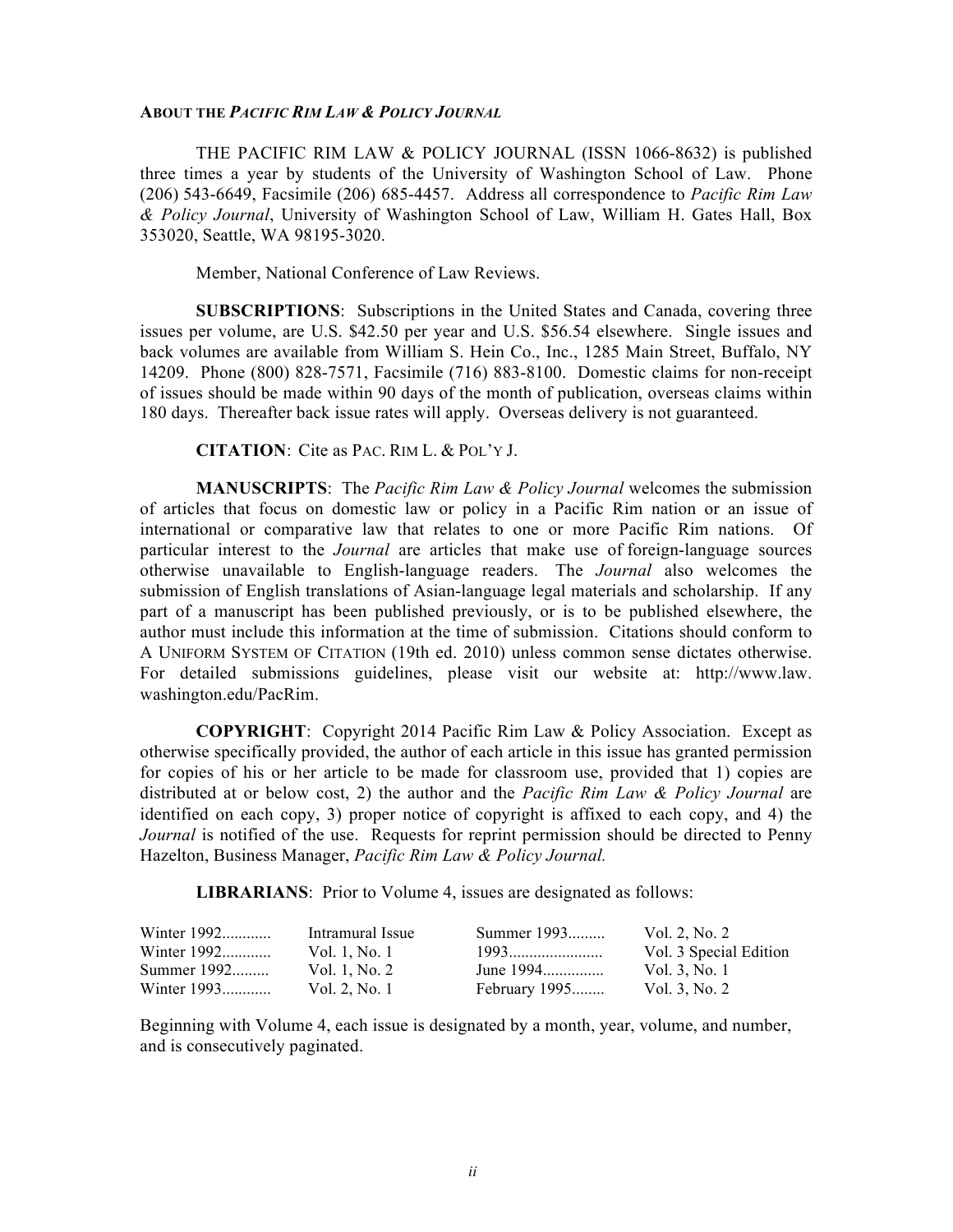# *Pacific Rim Law & Policy Journal*

# EDITORIAL BOARD 2013-2014

# *Editor-in-Chief* ELISABETH SMITH

### *Associate Editor-in-Chief* BETHANY KIRK

*Associate Editor-in-Chief* KATHERINE MEAD

*Associate Editor-in-Chief* RACHEL RYON

*Chief Articles Editor* DUSTIN DRENGUIS *Chief Managing Editor* STEPHANIE WHITE *Chief Comments Editor* JOANNA SYLWESTER *Director of Development* KARI MANLOVE *Exec. Articles Editors* ALYSON DIMMITT GNAM MICHAEL MADDERRA ANDREW MORGAN TRISHA WOLF LISA ELIZABETH TAMAKI *Exec. Managing Editors* BRITTANY HARRIS KRISTINA KHALEGHI MARCUS SKEEM ANNA-RITA WONG *Exec. Comments Editors* BONNIE ASLAGSON RACHEL CULLEN ERYNE RICHARDS *Exec. Web Editor* MELODY YOUNG *Exec. Business Editor* VIVIANNA PITTA *Managing Editors* HUNTER JEFFERS TIMOTHY WAGAR *Exec. Translation Editor* ANNAMARIE LARSON VICTORIA AINSWORTH DANIEL BARCOTT MICAH BATEMAN-IINO PAUL BRITTON DANIEL CAIRNS DEREK CHEN **EDITORIAL STAFF** LAUREN CONNER STEPHANIE LIMAN ANNE DORSHIMER JINGWEI LIU KIIRA FOX DANIELLE MCKENZIE ANDREA FREY JOSHUA ORF-RODRIGUEZ SOOK KIM GREG PYLE MICHAEL KITTLESON CHRISTOPHER REED DAVID ROBINSON JESSICA SHEN MATTHEW STURTEVANT CALEB VANDENBOS JOCELYN WHITELEY QUIWEN XU DWIGHT DRAKE JUSTIN GLICK **BOARD OF DIRECTORS** PENNY HAZELTON MARY HOTCHKISS CLARK LOMBARDI VALENTIN POVARCHUK BRIAN SCHWARZWALDER DONGSHENG ZANG **BUSINESS OFFICE**

JONATHAN FRANKLIN PENNY HAZELTON FRAN JOHNSON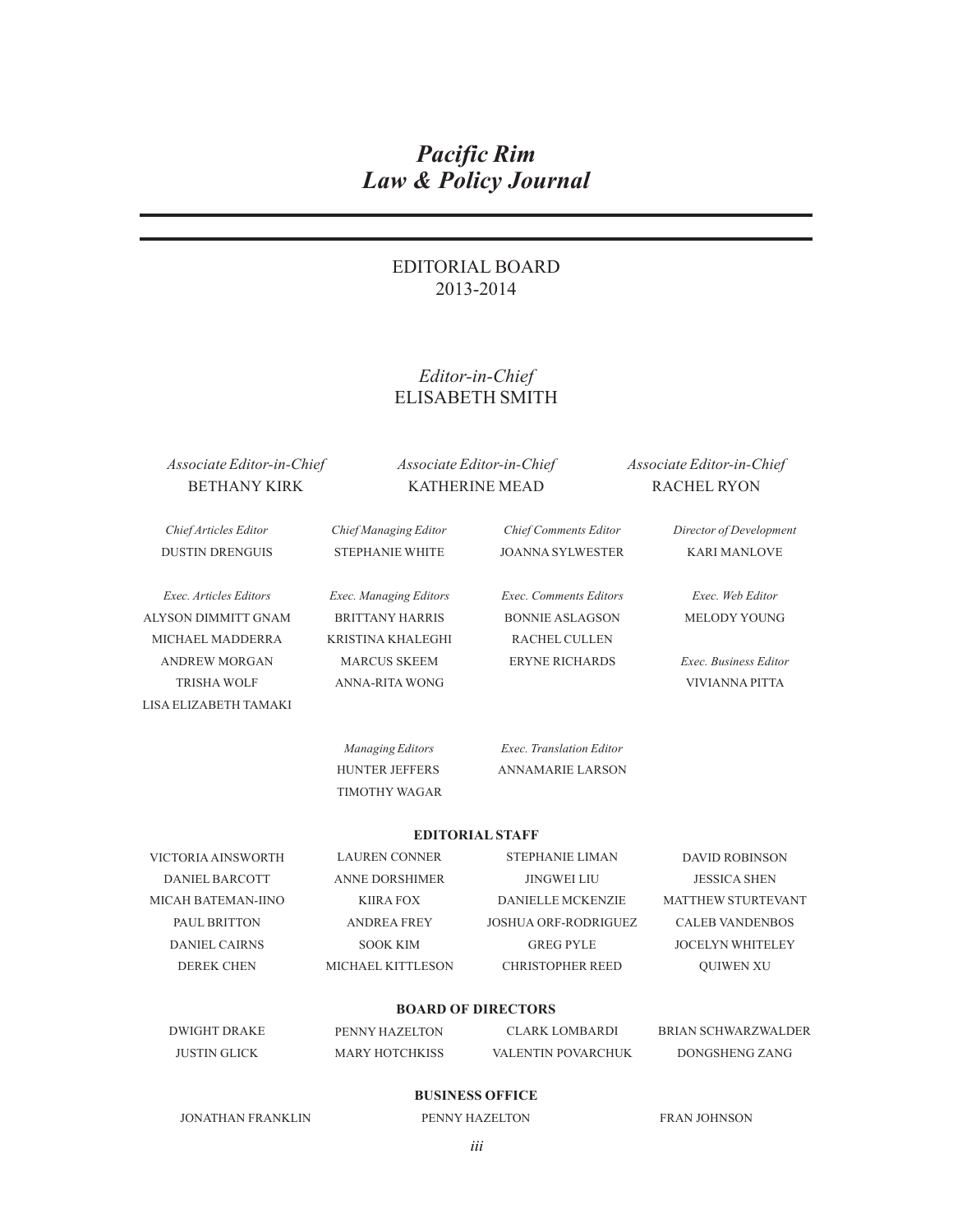#### **University of Washington School of Law 2013–2014**

OFFICERS OF ADMINISTRATION Michael Young, B.A., J.D., President of the University Kellye Y. Testy, B.A., J.D., Dean, James W. Mifflin University Professor of Law Patricia Kuszler, M.D., J.D., Associate Dean for Academic Administration, Professor of Law Penny A. Hazelton, B.A., J.D., M.L.L., Associate Dean for Library & Computing Services, Professor of Law Mary Hotchkiss, B.A., M.S.L.S., J.D., LL.M., Associate Dean for Students & Academic Life, Senior Law Lecturer Kathryn Watts, B.S., J.D., Associate Dean for Research & Faculty Development, Associate Professor of Law Stephanie Cox, B.A., Assistant Dean for Advancement Michelle Gonzalez, J.D., M.P.A., Assistant Dean for Professional & Leadership Development Michele Storms, B.A., J.D., Assistant Dean for Public Service FACULTY EMERITI William R. Andersen, B.S.L., LL.B., LL.M. Robert H. Aronson, B.A., J.D. William T. Burke, B.S., J.D., J.S.D. Robert L. Fletcher, A.B., LL.B. Roland L. Hjorth, A.B., LL.B John Huston, B.A., J.D., LL.M. John M. Junker, B.A., J.D. John R. Price, A.B., LL.B. Roy L. Prosterman, B.A., J.D. Marjorie D. Rombauer, B.A., J.D. Charles Z. Smith, B.S., J.D. Frank W. Smith, B.A., J.D., LL.M. William B. Stoebuck, B.A., M.A., J.D., S.J.D. Philip A. Trautman, B.A., J.D. FACULTY OF LAW Craig H. Allen, B.S., J.D., LL.M., Judson Falknor Professor of Law Kimberly D. Ambrose, B.A., J.D., Senior Law Lecturer Helen A. Anderson, B.A., J.D., Associate Professor of Law Robert T. Anderson, B.A., J.D., Professor of Law, Director of Native American Law Center Thomas R. Andrews, B.A., M.A., J.D., Professor of Law Karen E. Boxx, B.A., J.D., Professor of Law Steve P. Calandrillo, B.A., J.D., Charles I. Stone Professor of Law

- Ryan Calo, B.A., J.D., Assistant Professor of Law
- Thomas D. Cobb, B.A., M.A., M.A., J.D., Senior Law Lecturer
- Molly M. Cohan, B.A., J.D., Law Lecturer
- Ronald K.L. Collins, B.A., J.D., Acting Professor of Law, Harold S. Shefelman Scholar
- William Covington, B.A., J.D., Assistant Professor of Law
- Signe Dortch, B.A., J.D., Law Lecturer, Director of Immigration Law Clinic
- Dwight J. Drake, B.S., J.D., Associate Professor of Law
- Jonathan A. Eddy, B.A., J.D., Professor of Law, Director of Asian Law Center, Manager of Afghanistan Legal
	- Educators Project
- Mary D. Fan, B.A., J.D., M.Phil., Associate Professor of Law
- Julia Gold, B.A., J.D., Principal Law Lecturer, Director of Mediation Clinic
- Robert W. Gomulkiewicz, B.A., M.A., J.D., Professor of Law, Director of Law, Technology & Arts Group
- James H. Hardisty, A.B., LL.B., Professor of Law
- Penny A. Hazelton, B.A., J.D., M.L.L., Professor of Law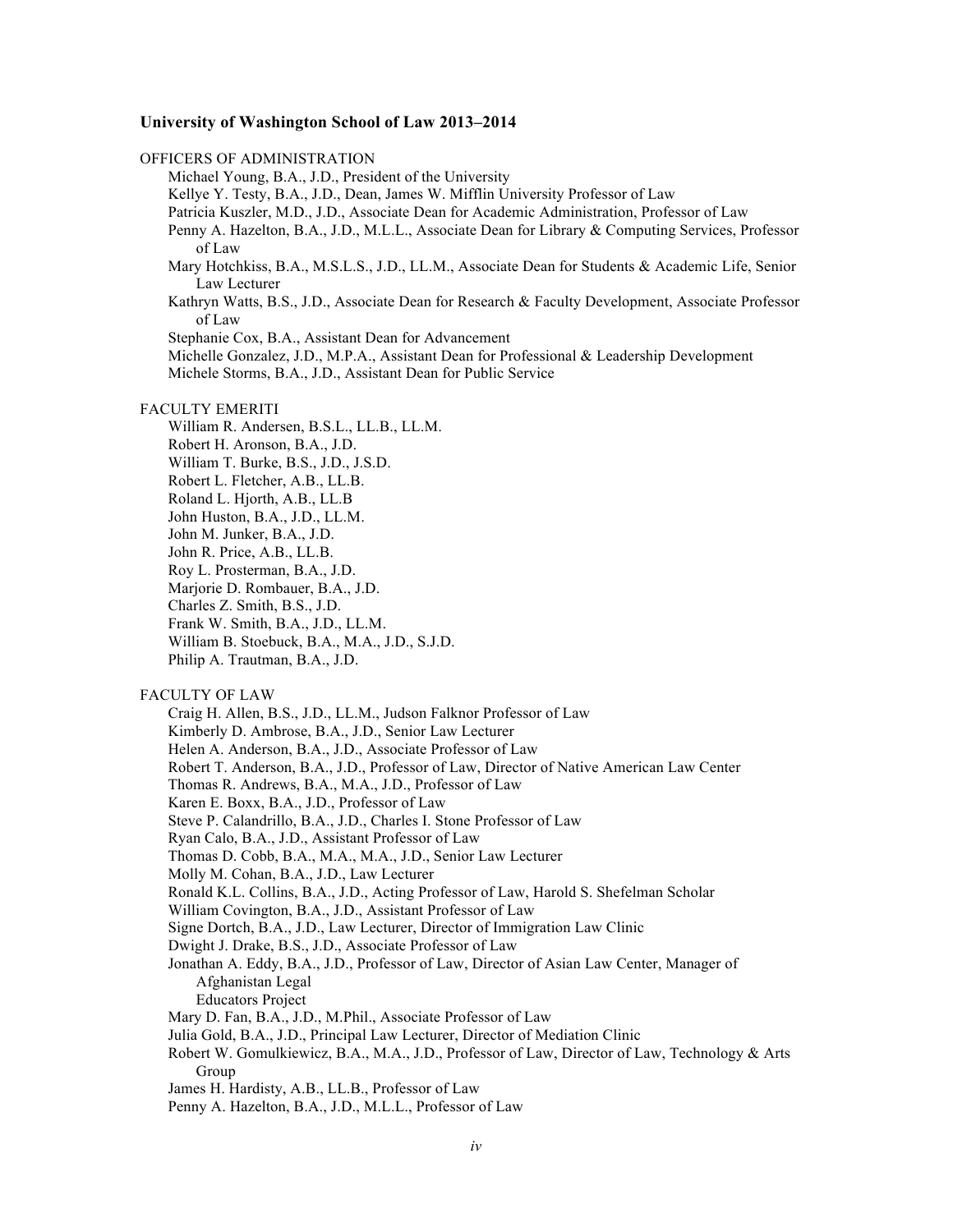Gregory A. Hicks, B.A., J.D., Professor of Law

- Mary A. Hotchkiss, B.A., M.S.L.S., J.D., LL.M., Senior Law Lecturer
- Maureen A. Howard, B.A., J.D., Associate Professor of Law, Director of Trial Advocacy Program
- Linda S. Hume, B.A., J.D., Professor of Law
- Stewart M. Jay, A.B., J.D., Miller, Pendelton Endowed Professor of Law
- Sarah Kaltsounis, B.S., M.Ed., J.D., Law Lecturer
- Yong-Sung (Jonathan) Kang, B.A., J.D., Assistant Professor of Law
- Sylvia Kang'ara, LL.B., LL.M., S.J.D., Assistant Professor of Law
- Lisa Kelly, B.A., J.D., Professor of Law, Bobbe & Jonathan Bridge Professorship in Child & Family Advocacy,
	- Director of Children & Youth Advocacy Clinic
- Alan Kirtley, B.A., J.D., Associate Professor of Law
- Sanne Knudsen, B.S., M.S., J.D., Assistant Professor of Law
- Anita K. Krug, B.A., M.A., J.D., Ph.D., Assistant Professor of Law
- Patricia C. Kuszler, B.A., M.D., J.D., Charles I. Stone Professor of Law, Director of Multidisciplinary Initiatives Clark B. Lombardi, B.A., M.A., J.D., Ph.D., Associate Professor of Law, Adjunct Associate Professor of Law in International Affairs
- Deborah Maranville, B.A., J.D., Professor of Law, Director of Clinical Law Program, Director of Unemployment Compensation Clinic
- Anna C. Mastroianni, B.S., B.A., J.D., M.P.H., Professor of Law
- Shannon McCormack, B.A., J.D., LL.M, Assistant Professor of Law
- Kathleen M. McGinnis, B.A., J.D., Senior Law Lecturer
- Jacqueline McMurtrie, B.G.S., J.D., Associate Professor of Law, Director of Innocence Project Northwest
- Theodore A. Myhre, B.A., M.A., M.A., J.D., Law Lecturer
- Joel M. Ngugi, LL.B., LL.M., S.J.D., Associate Professor of Law
- Peter Nicolas, B.A., M.P.P., J.D., Jeffrey & Susan Brotman Professor of Law
- Sean O'Connor, B.A., M.A., J.D., Professor of Law, Director of Law, Technology & Arts Group, Director of
	- Entrepreneurial Law Clinic
- Kathleen O'Neill, B.A., J.D., Professor of Law
- Elizabeth Porter, B.A., M.Ed., M.A., J.D., Assistant Professor of Law
- Anita Ramasastry, B.A., M.A., J.D., D. Wayne & Anne Gittinger Professor of Law, Director for Journals & Conferences, Law, Technology, & Arts Group
- Beth Rivin, B.A., M.D., M.P.H., Research Associate Professor of Law, Director of Global Health & Justice Project William H. Rodgers, B.A., J.D., Stimson Bullitt Professor of Environmental Law
- Zahr Said, B.A., J.D., Ph.D., Assistant Professor of Law
- Sallie Thieme Sanford, B.A., J.D., Assistant Professor of Law
- Eric Schnapper, B.A., M.A., B.Phil., LL.B., Betts, Patterson & Mines Professor of Law
- Scott A. Schumacher, B.A., J.D., LL.M., Associate Professor of Law, Director of Federal Tax Clinic, Director of

Graduate Program in Taxation

- Toshiko Takenaka, B.A., LL.M., Ph.D., W. Hunter Simpson Professor of Law, Director of CASRIP, Director of Law, Technology & Arts Group
- Kellye Y. Testy, B.A., J.D., Dean, James W. Mifflin University Professor of Law
- Michael E. Townsend, B.A., M.A., Ph.D., J.D., Associate Professor of Law
- Lea B. Vaughn, A.B., J.D., Professor of Law
- Walter J. Walsh, B.C.L., LL.M., S.J.D., Associate Professor of Law
- Kathryn Watts, B.S., J.D., Garvey, Schubert & Barer Associate Professor of Law
- Ron J. Whitener, B.A., J.D., Senior Law Lecturer, Director of Tribal Court Criminal Defense Clinic Brenda Williams, B.A., M.P.A., J.D., Law Lecturer
- Jane K. Winn, B.Sc., J.D., Charles I. Stone Professor of Law, Director for International Programs, Law, Technology & Arts Group
- Louis E. Wolcher, B.A., J.D., Charles I. Stone Professor of Law
- Dongsheng Zang, LL.B., LL.M., LL.M., S.J.D., Associate Professor of Law